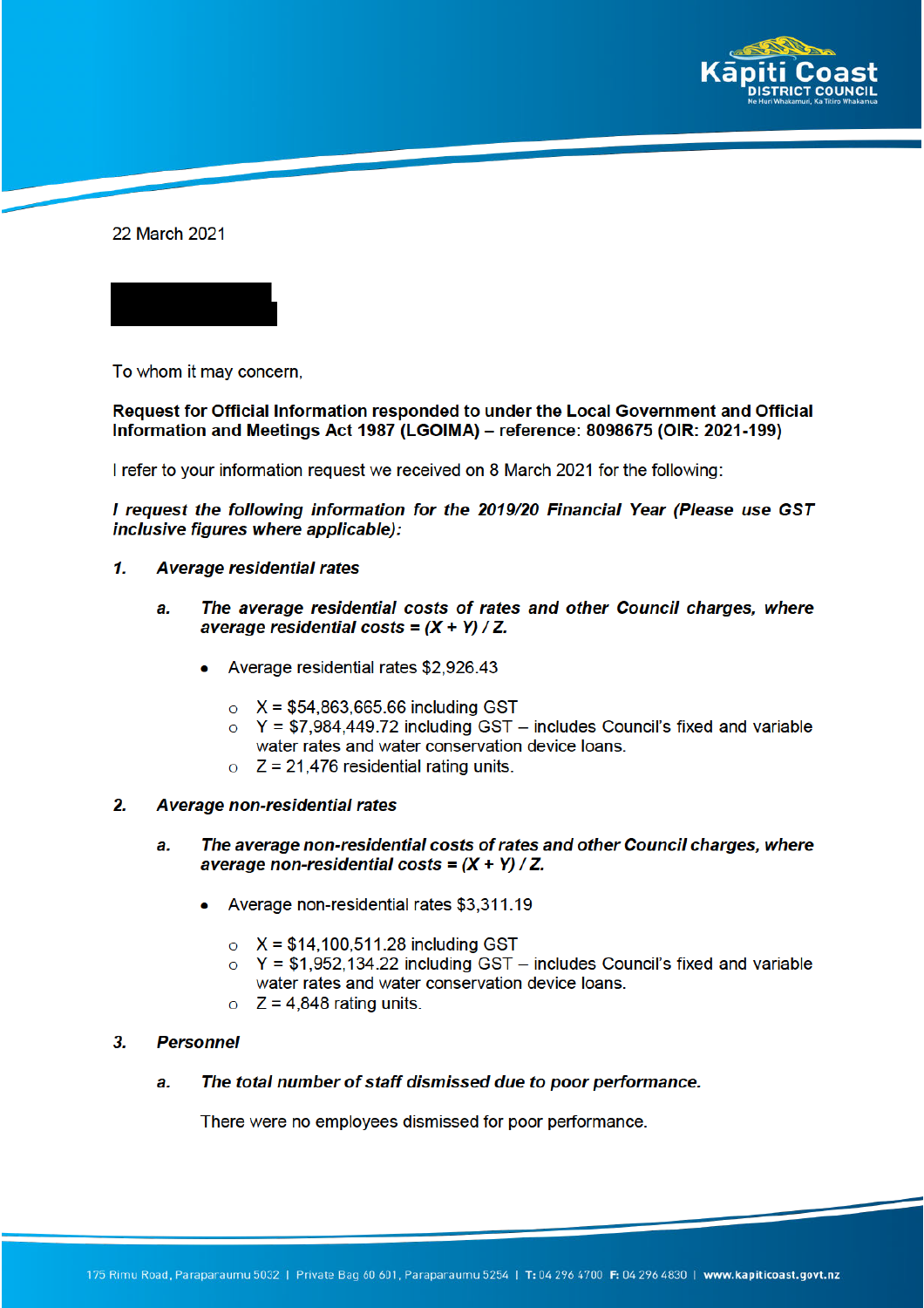*b. If applicable, the FTE number of staff employed by council-controlled organisations.*

Not applicable.

*c. The total number of staff including those employed by council-controlled organisations receiving remuneration in excess of \$100,000.*

Please see table "Salary Bands" on page 147 of the 2019/2020 Annual Report https://www.kapiticoast.govt.nz/media/38534/annual-report-2019-20.pdf

*d. The total number of staff including those employed by council-controlled organisations receiving remuneration in excess of \$200,000.*

Please see table "Salary Bands" on page 147 of the 2019/2020 Annual Report https://www.kapiticoast.govt.nz/media/38534/annual-report-2019-20.pdf

- *4. Audit and Risk Oversight*
	- *a. How many members are on the Council's Audit and Risk Committee (or equivalent)?*

Six.

*b. Does the Council have independent members on the Committee?*

Yes.

*c. Is the Chair of the Committee an independent member?*

Yes.

*d. Does the Council have a lawyer (with a current practising certificate) on the Committee?*

No.

*e. Does the Council have an accountant (with a current practising certificate) on the Committee?*

No.

*f. Does the Council have a code of conduct requiring political neutrality from Council staff?*

Yes, staff are required to act in a politically neutral and impartial manner.

## *5. Payments to third parties*

*a. The total payments made by the Council (or any council-controlled organisation) to any Chamber of Commerce, including GST.*

Total payment including GST is \$3,565.